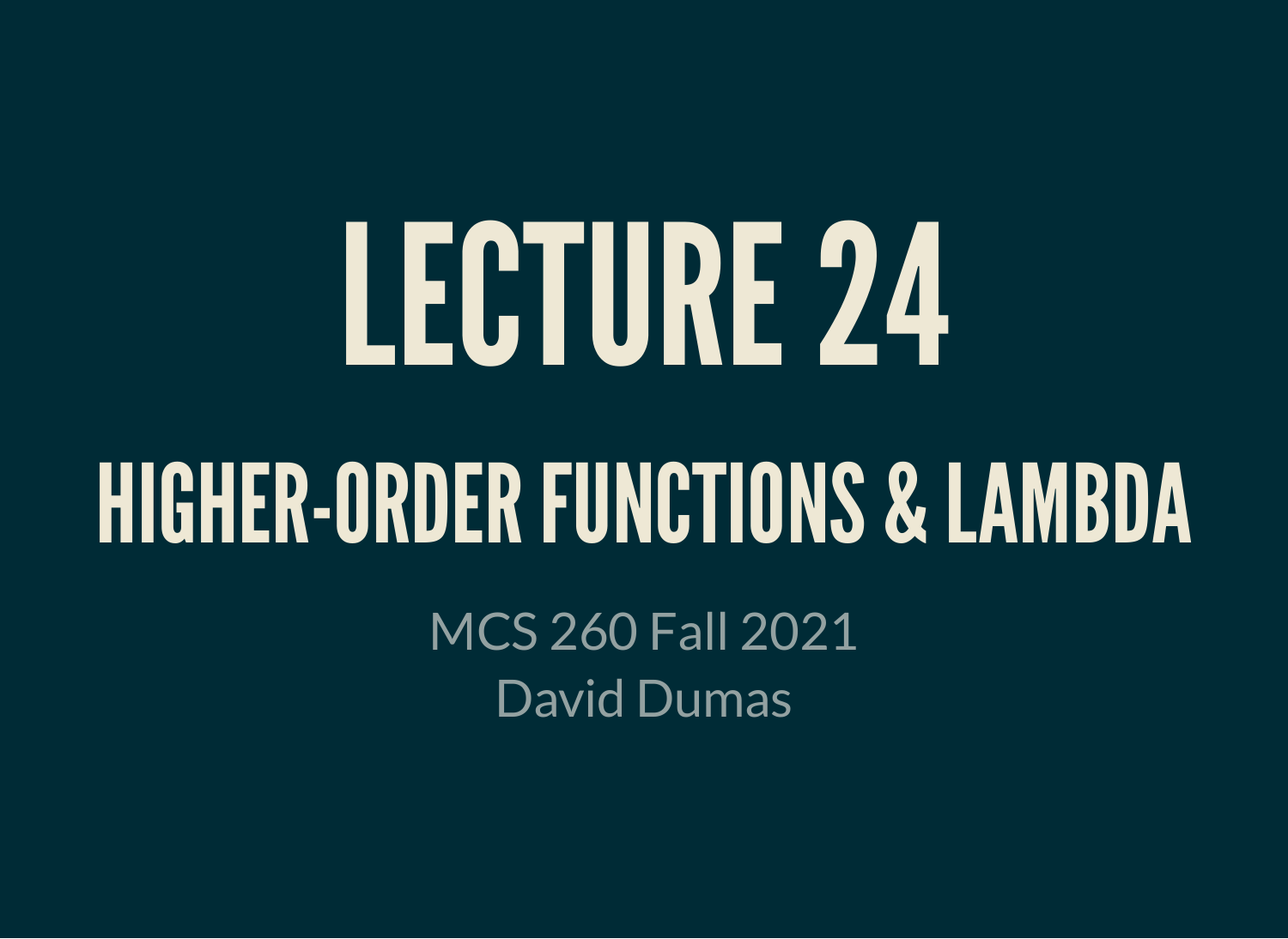#### REMINDERS

- Homework 8 due tomorrow at 10am  $\bullet$
- Midterm letter grades will be posted Wednesday  $\bullet$
- Project 3 will be announced this week $\bullet$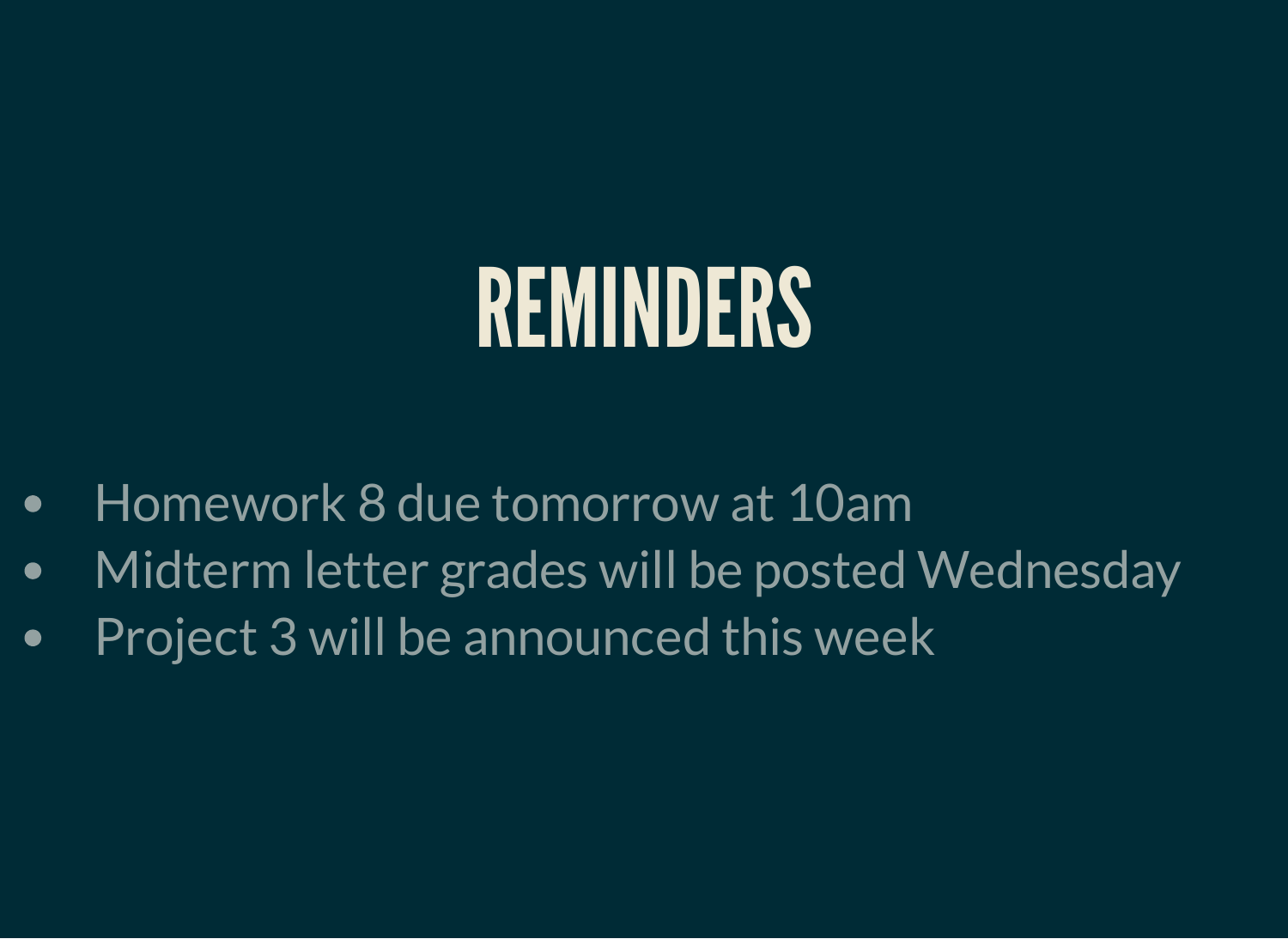### SUM

The built-in function  $sum(L)$  takes an iterable L and returns the sum of all its elements.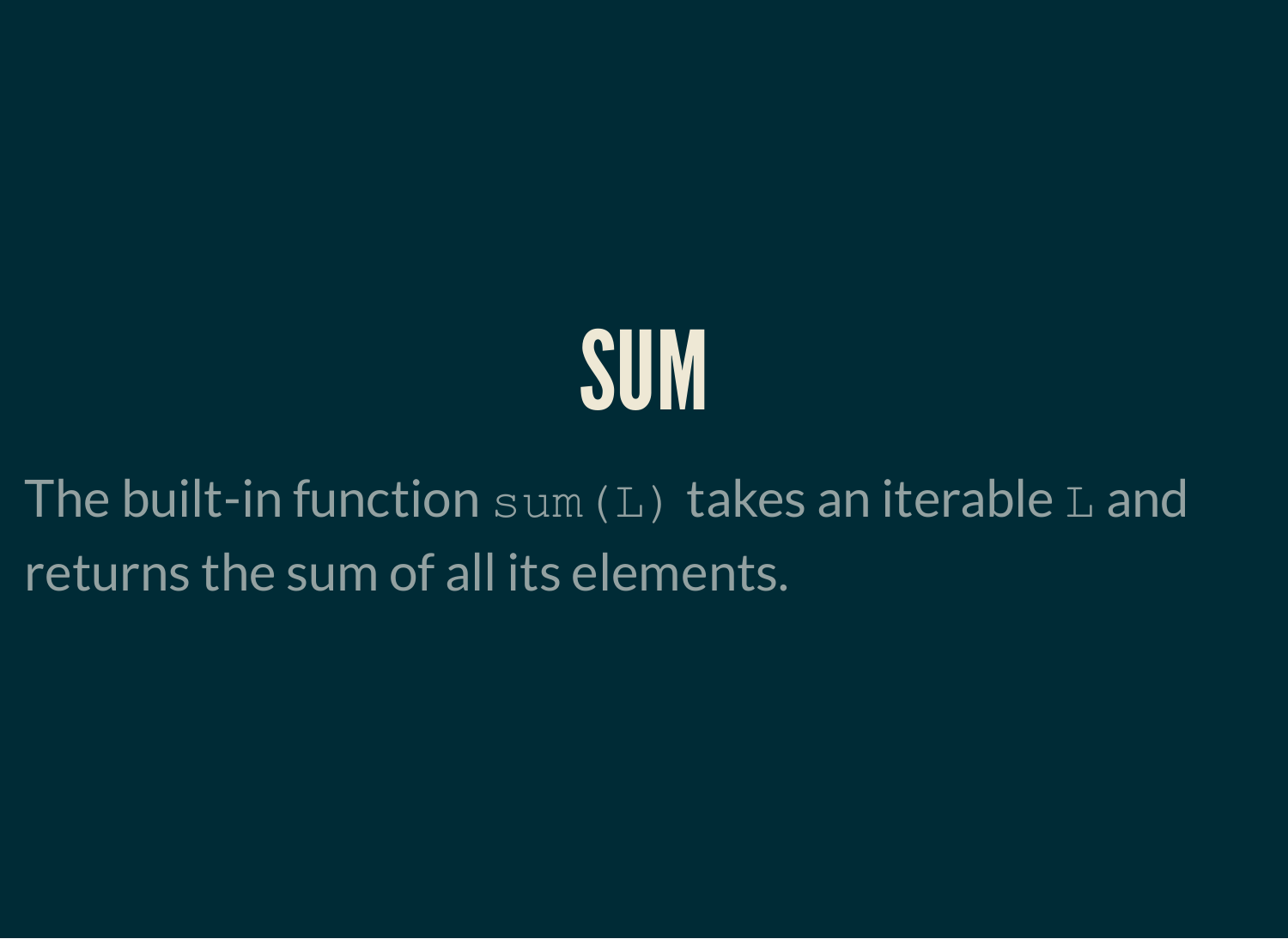## HIGHER-ORDER FUNCTIONS

Previously ([Lec](https://www.dumas.io/teaching/2021/fall/mcs260/slides/lecture20.html) 20): functions are values

Functions can take other functions as arguments

**def dotwice**(f): """Call the function f twice (with no arguments)"""  $f()$  $f()$ 

A function that accepts function arguments is sometimes called a **higher-order function**.

See [dotwice.py](https://github.com/daviddumas/mcs260fall2021/blob/main/samplecode/higher/dotwice.py).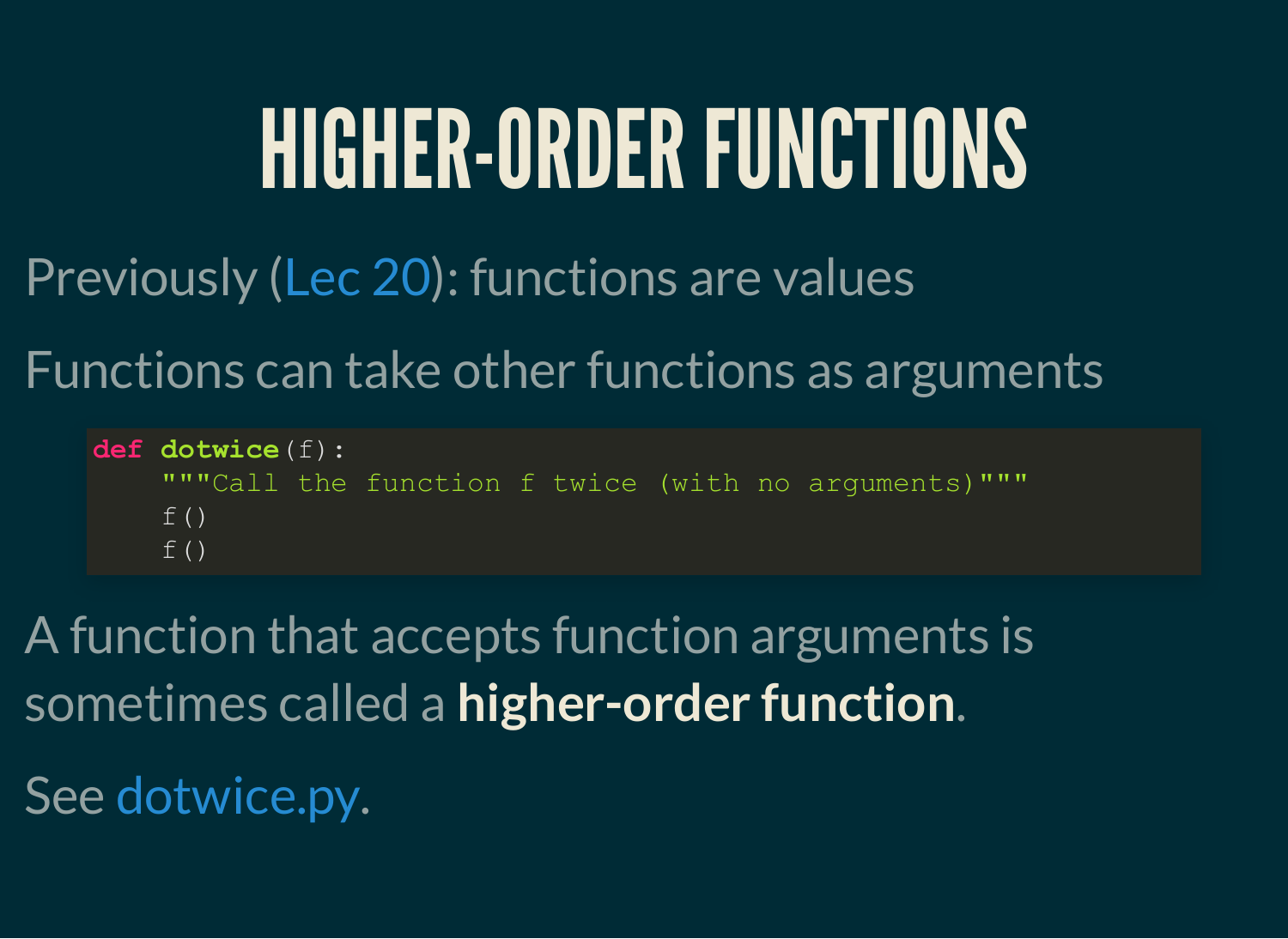A function announce call (f) that calls a given function  $f$ , but prints a message before and after.

See [announce.py.](https://github.com/daviddumas/mcs260fall2021/blob/main/samplecode/higher/announce.py)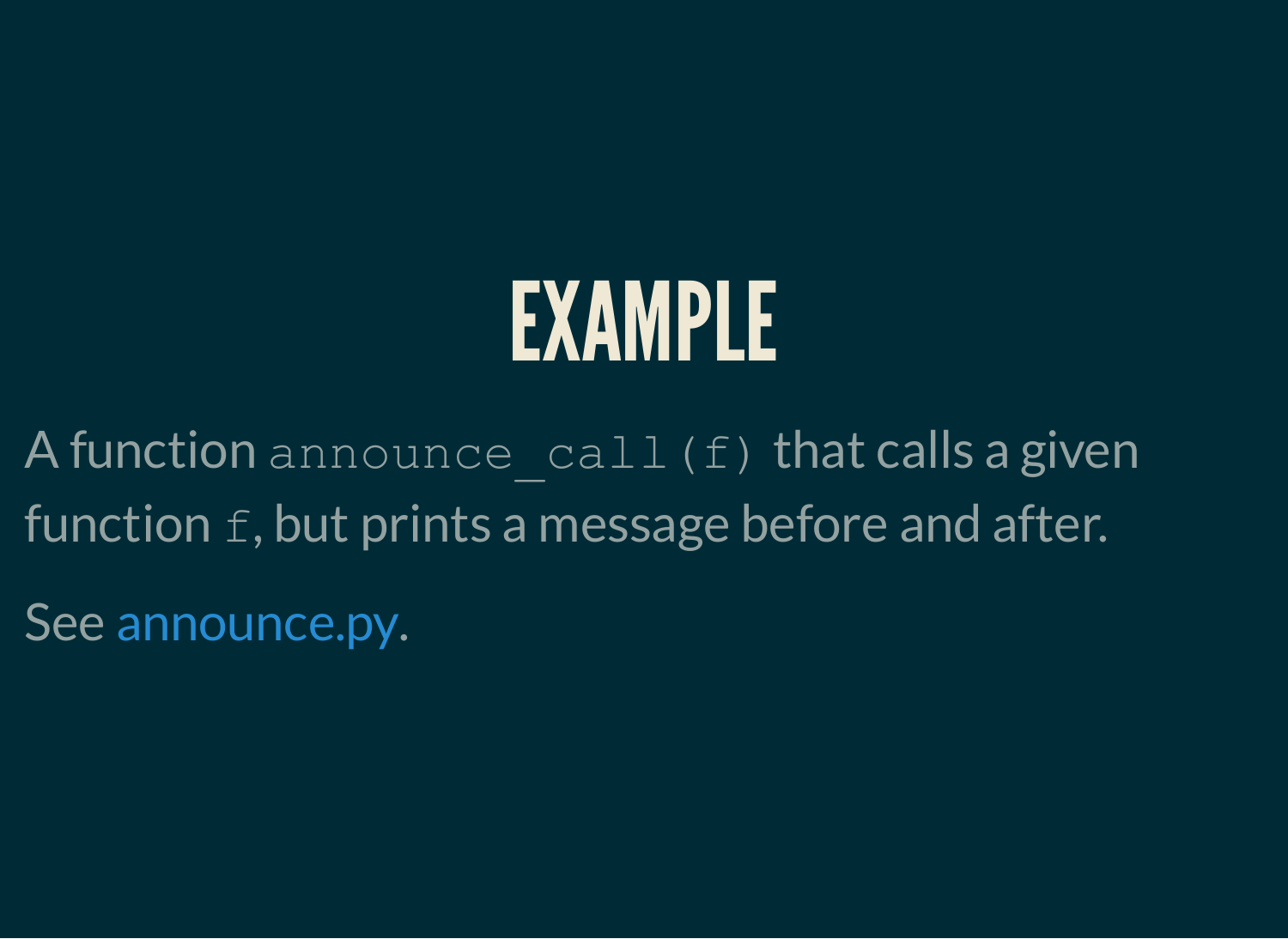A function that loops from 0 to 100, but accepts a function to increment the value.

See [looper.py.](https://github.com/daviddumas/mcs260fall2021/blob/main/samplecode/higher/looper.py)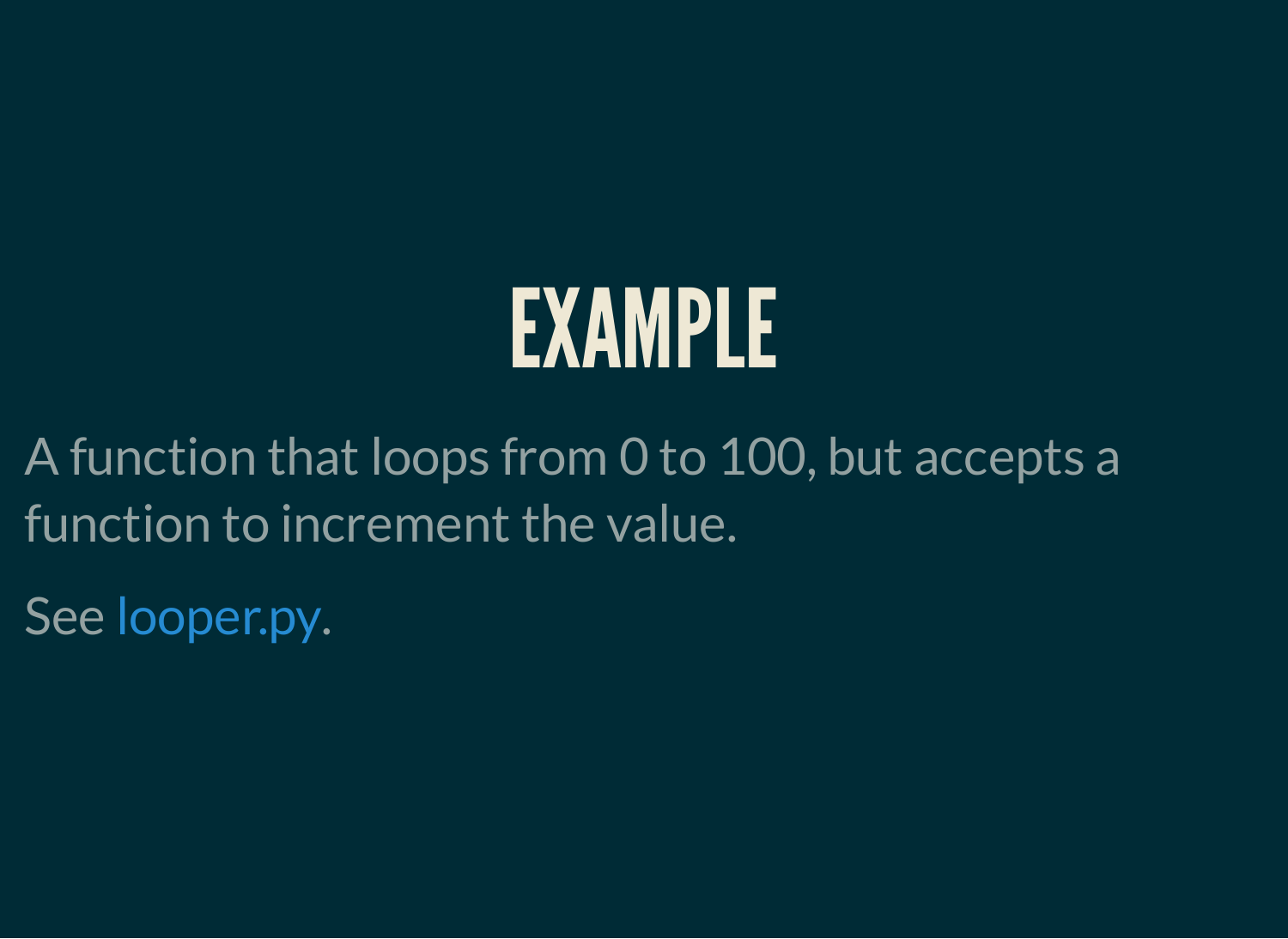A function nest (func, val, times) that applies function  $func$  a specified number of times to  $val$  i.e.

- nest  $(f, x, 3)$  should return the value of  $f(f(f(x)))$
- next(h, y, 2) should return the value of h(h(y))

See [nest.py.](https://github.com/daviddumas/mcs260fall2021/blob/main/samplecode/higher/nest.py)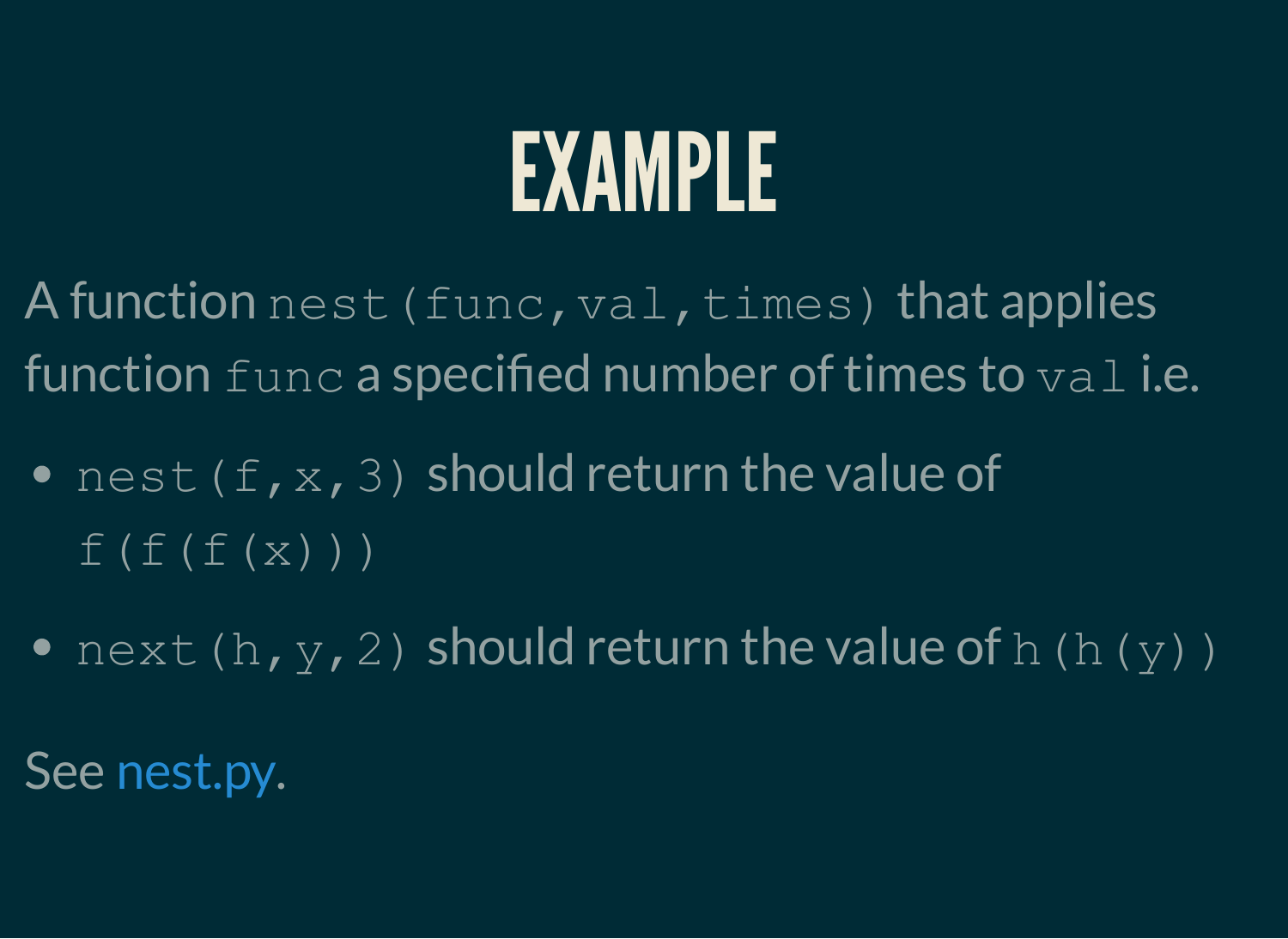A function

repeat until acceptable(getval,testfn) that calls getval repeatedly until the return value is one for which testfn returns True.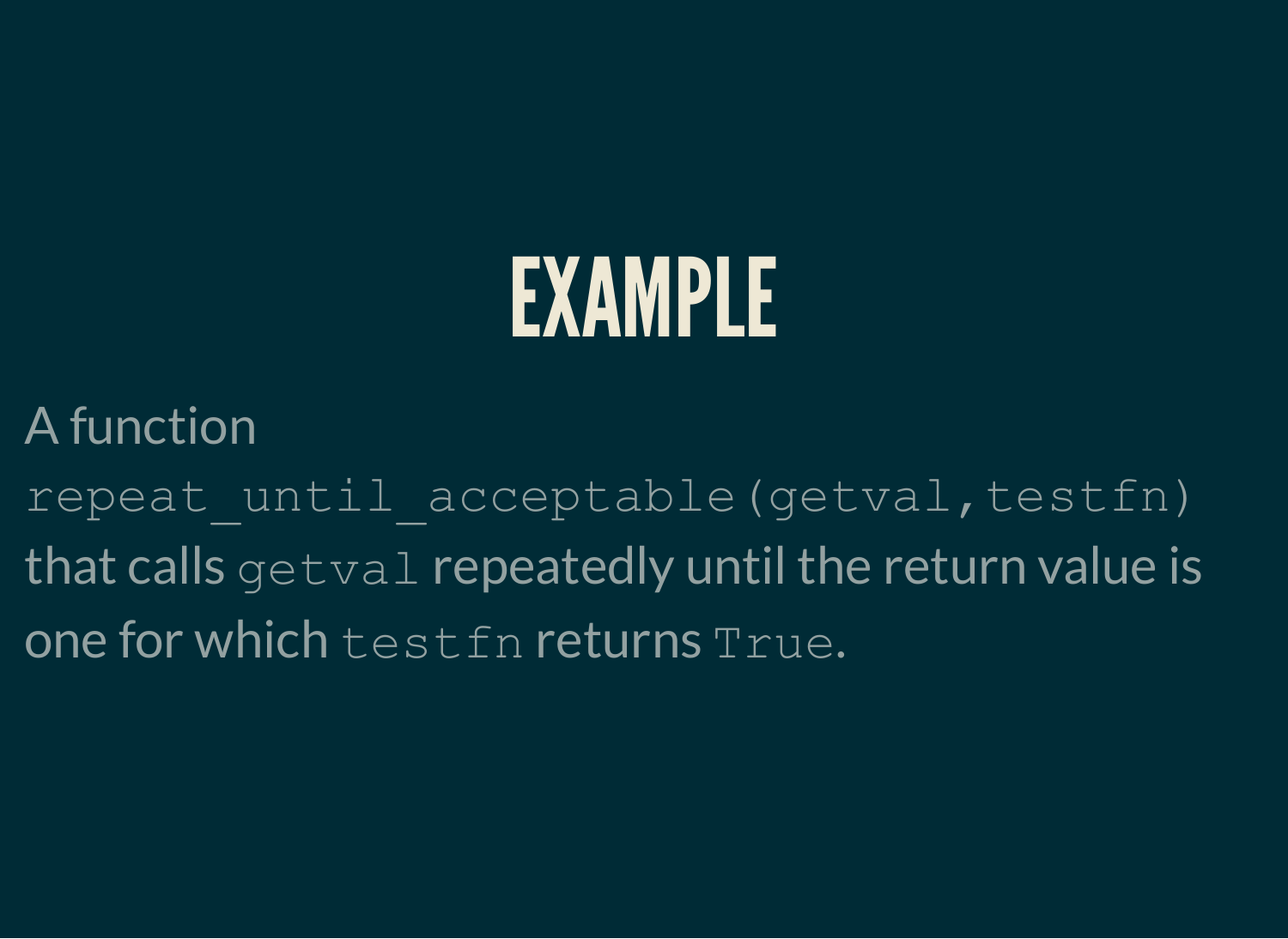### LAMBDA

In Python, you can create a function with no name using the syntax:

**lambda** x:  $x*x$  # param x, return value  $x*x$ **lambda** x,y: x-y # params x and y, return value x-y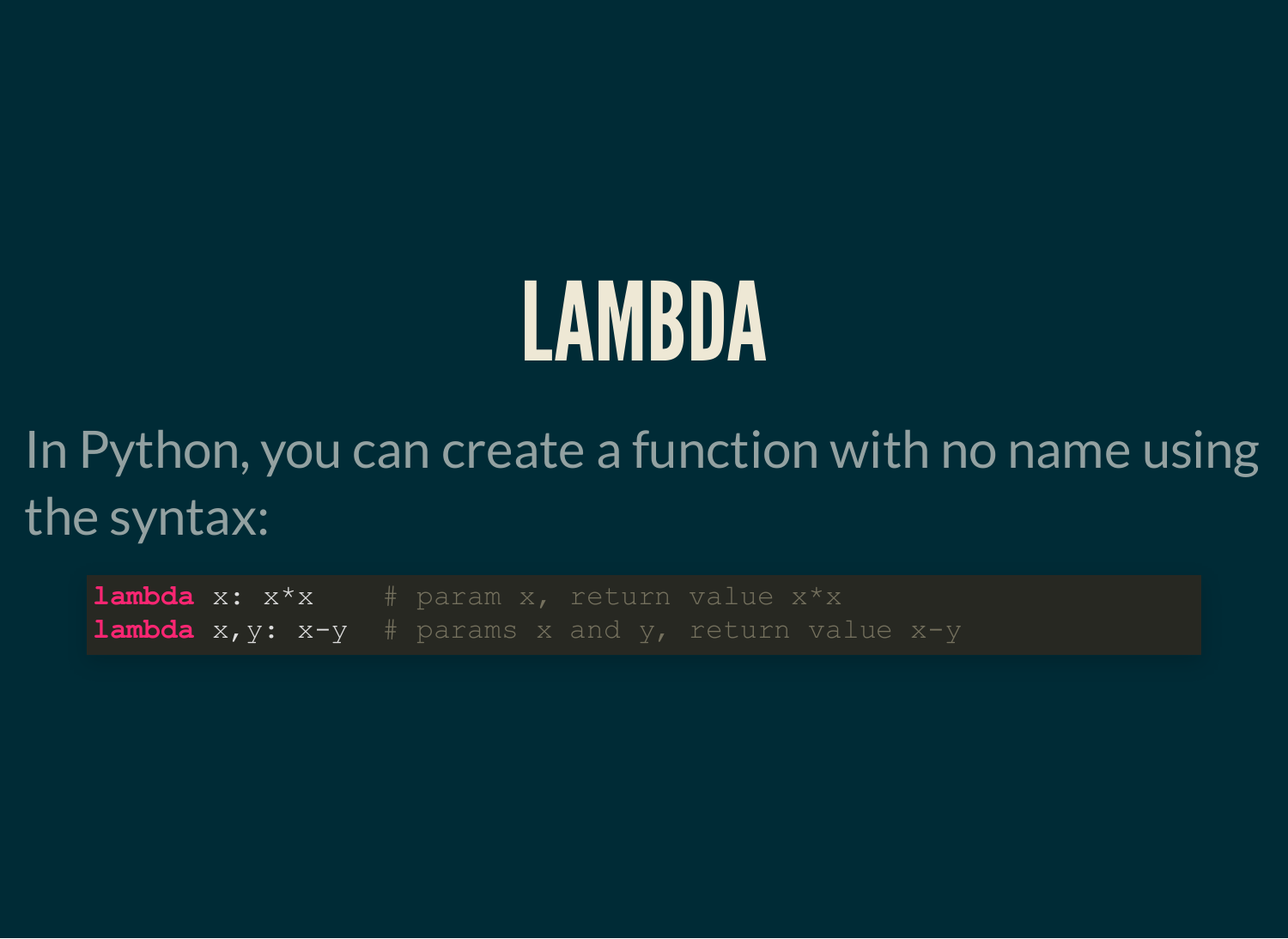#### lambda gives you the function object, so the value of

**lambda** x,y: x-y

#### is the same as the value of

diff

#### if you previously defined

 $def diff(x,y):$ **return** x-y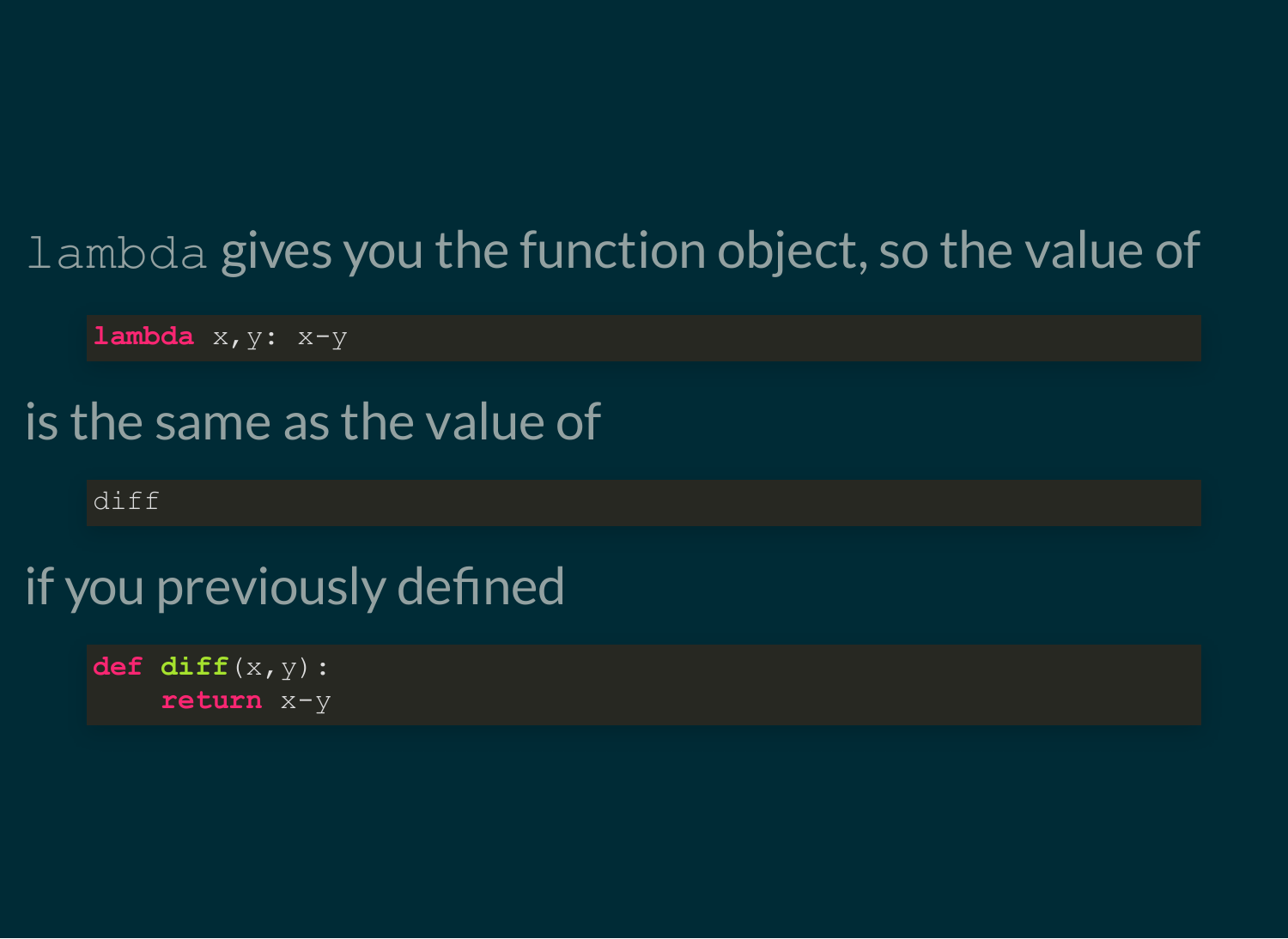### WHEN TO USE LAMBDA

- Functions definitely deserve names if they are used in several places, or if they are complicated.
- But lambda is good for simple functions used once, so the definition appears in the only place of use.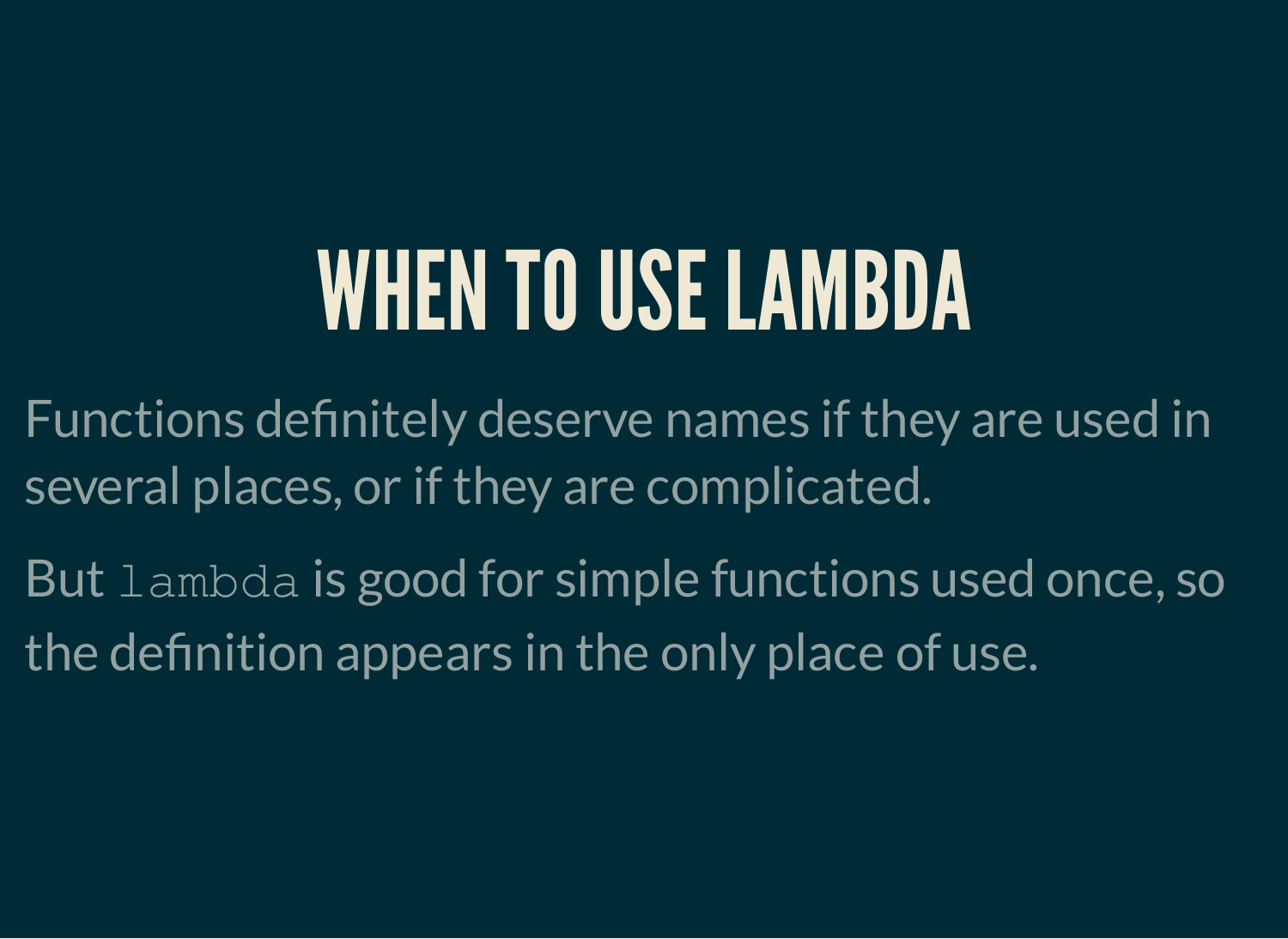# COMMON USE FOR LAMBDA

The built-in functions max, min, and list.sort accept a keyword argument  $\text{key}$  that is a function which is applied to elements before making comparisons.

e.g. if  $L$  is a list of words, then  $max(L, key=len)$  is the longest word.